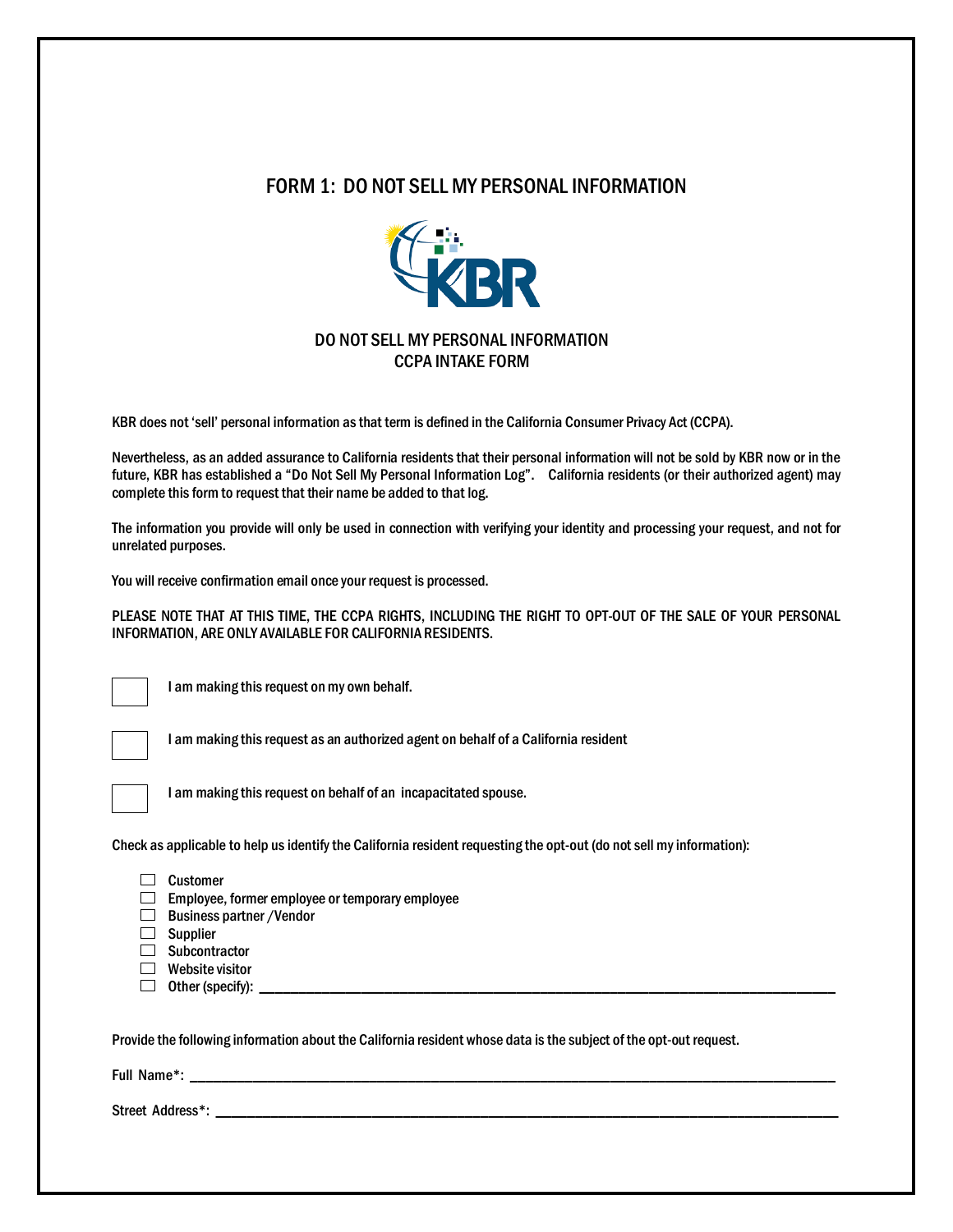| Phone<br>Number*: will be a series of the contract of the contract of the contract of the contract of the contract of the contract of the contract of the contract of the contract of the contract of the contract of the contract of t                                                                                                                                                                                                                  |
|----------------------------------------------------------------------------------------------------------------------------------------------------------------------------------------------------------------------------------------------------------------------------------------------------------------------------------------------------------------------------------------------------------------------------------------------------------|
| If the request is being made by an authorized agent on behalf of a California resident, provide the following:                                                                                                                                                                                                                                                                                                                                           |
|                                                                                                                                                                                                                                                                                                                                                                                                                                                          |
|                                                                                                                                                                                                                                                                                                                                                                                                                                                          |
|                                                                                                                                                                                                                                                                                                                                                                                                                                                          |
|                                                                                                                                                                                                                                                                                                                                                                                                                                                          |
|                                                                                                                                                                                                                                                                                                                                                                                                                                                          |
| Please note that as per the CCPA, an authorized agent is required to obtain a letter which is signed by the California resident whose<br>personal data is being blocked from 'sale', confirming that you are, in fact, their authorized agent and acting on their behalf to<br>make this request. KBR reserves the right to request a copy of that letter.                                                                                               |
| If the request is being made by on behalf of an incapacitated spouse, please provide the following:                                                                                                                                                                                                                                                                                                                                                      |
|                                                                                                                                                                                                                                                                                                                                                                                                                                                          |
|                                                                                                                                                                                                                                                                                                                                                                                                                                                          |
|                                                                                                                                                                                                                                                                                                                                                                                                                                                          |
|                                                                                                                                                                                                                                                                                                                                                                                                                                                          |
|                                                                                                                                                                                                                                                                                                                                                                                                                                                          |
| Individual Certification: I submit this form on my own behalf, to request that KBR not 'sell' my personal information. I confirm that<br>the information provided above is accurate to the best of my knowledge and belief. I also understand that if I submit information<br>that is knowingly fraudulent or incorrect, I will be violating the law and can be subject to civil or criminal penalties. I certify that I<br>am at least 16 years of age. |
| <b>Signature</b>                                                                                                                                                                                                                                                                                                                                                                                                                                         |
| Date                                                                                                                                                                                                                                                                                                                                                                                                                                                     |

Authorized Agent Certification: I submit this form on behalf of the California resident named above, to request that KBR not 'sell' the personal information of that individual. I confirm that I am authorized by that California resident to act on his/her behalf in making this request, and also expressly confirm that have obtained a letter from that individual documenting that authorization. I understand that I may be required to submit a copy of that letter to KBR in order to proceed with the opt-out request as an authorized agent. I also understand that if I submit information that is knowingly fraudulent or incorrect information, either about myself or the California resident, I will be violating the law and can be subject to civil or criminal penalties. I certify that I am at least 16 years of age.

\_\_\_\_\_\_\_\_\_\_\_\_\_\_\_\_\_\_\_\_\_\_\_\_\_\_\_\_\_\_\_\_\_\_\_\_\_\_\_\_\_\_\_\_\_\_\_\_\_\_\_\_\_\_\_\_\_\_\_\_\_\_\_\_\_\_\_\_\_\_\_\_\_\_\_\_\_\_\_\_\_\_\_\_\_\_\_\_\_\_\_\_\_